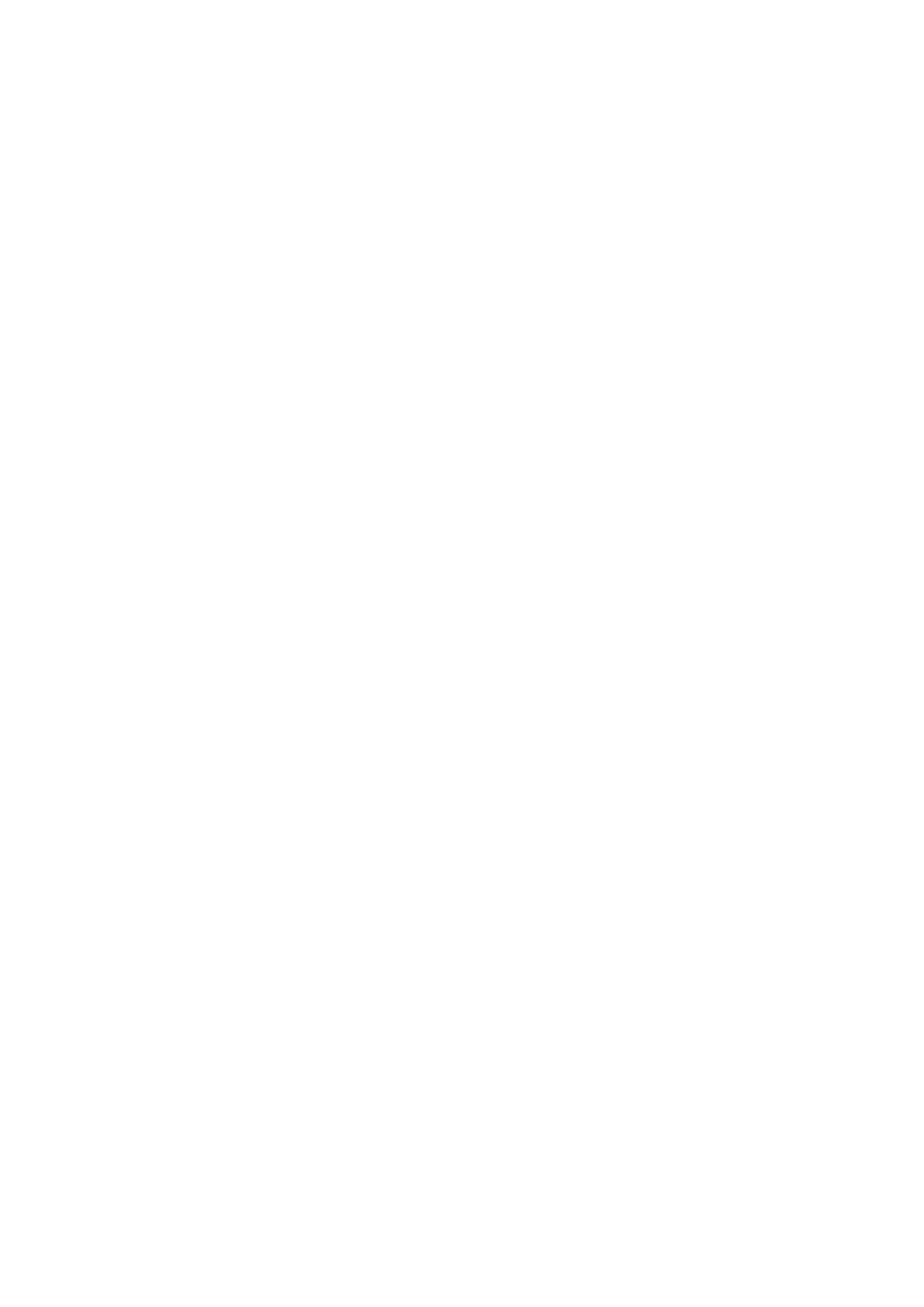## **Contents**

| <b>Background</b>                                            | $\overline{2}$ |  |
|--------------------------------------------------------------|----------------|--|
| Competent authority                                          | $\overline{2}$ |  |
| Application                                                  | $\overline{2}$ |  |
| Conclusion of the competent authority on the risk assessment | 3              |  |
| Decision on the application to amend the MRL                 |                |  |
| The active substance and formulated product                  | 5              |  |
| Appendix 1 – GAPs supported by the assessment                | 6              |  |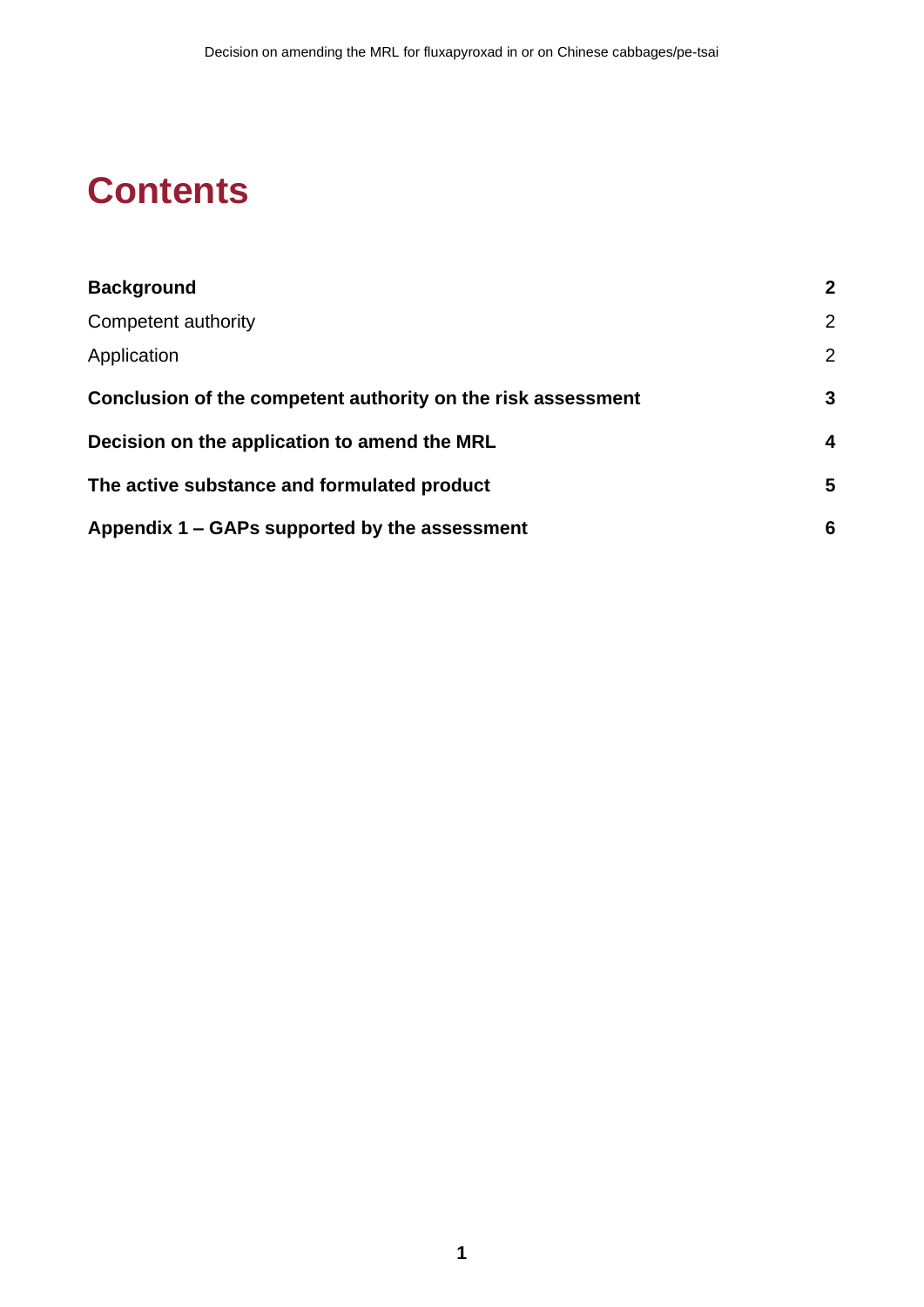# <span id="page-3-0"></span>**Background**

### <span id="page-3-1"></span>**Competent authority**

The risk assessment associated with amending the MRL for Great Britain has been conducted by the Chemicals Regulation Division (CRD) of the Health and Safety Executive (HSE).

### <span id="page-3-2"></span>**Application**

Fluxapyroxad is an approved active substance in Great Britain.

In accordance with Article 6 of Regulation (EC) No 396/2005, <sup>1</sup> HSE received an application for the active substance fluxapyroxad in or on Chinese cabbages. The application was to support an extension of authorisation for a minor use.

HSE as the competent authority drew up an Evaluation Report (ER) that included its Reasoned Opinion (RO) on the risk to consumers associated with amending the MRLs.

<sup>1</sup> Retained [Regulation \(EC\) No 396/2005 on maximum residue levels of pesticides in or on food and feed of](https://www.legislation.gov.uk/eur/2005/396/contents)  [plant and animal origin](https://www.legislation.gov.uk/eur/2005/396/contents) (as it applies in Great Britain, pursuant to the European Union (Withdrawal) Act 2018 and European Union (Withdrawal Agreement Act 2020). Great Britain ("GB") refers to England, Scotland and Wales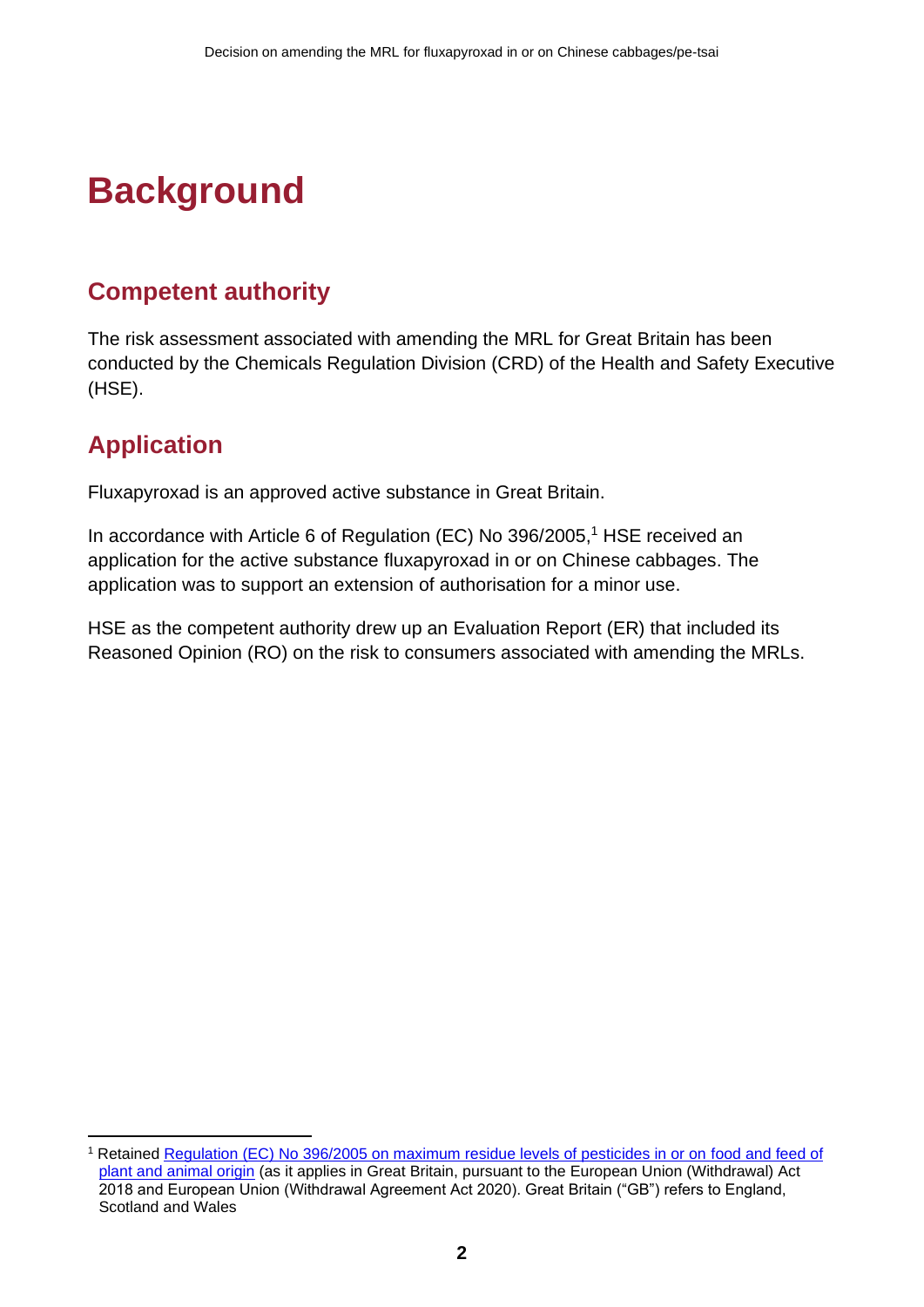### <span id="page-4-0"></span>**Conclusion of the competent authority on the risk assessment**

The competent authority concluded that the proposed use of fluxapyroxad on Chinese cabbages will not result in consumer exposures exceeding the toxicological reference values and therefore is unlikely to have harmful effects on human health.

Full details of the assessment, including the dietary exposure estimates and the list of endpoints, are outlined in the ER/RO (Application Reference Number COP 2020/01193).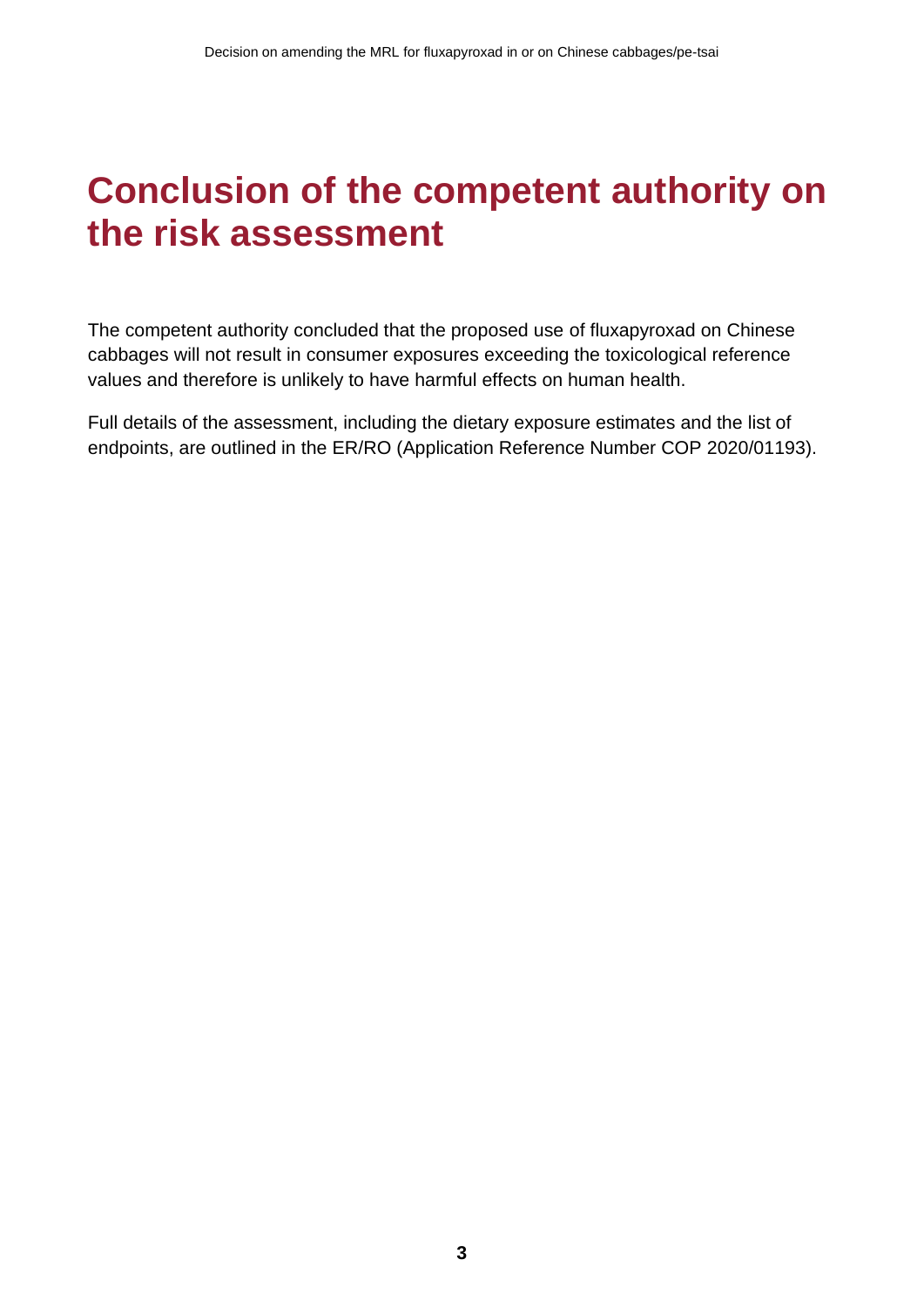### <span id="page-5-0"></span>**Decision on the application to amend the MRL**

In accordance with Article 14 of Regulation (EC) No 396/2005, the MRL outlined in Table 1 will be amended in the GB MRL Statutory Register.

| <b>Product</b><br>code                                                    | <b>Product</b> | <b>Existing</b><br>GB<br><b>MRL</b><br>(mg/kg) | New or<br>amended<br><b>GB MRL</b><br>(mg/kg) | <b>Comments</b>                  |  |  |  |
|---------------------------------------------------------------------------|----------------|------------------------------------------------|-----------------------------------------------|----------------------------------|--|--|--|
| Enforcement residue definition for products of plant origin: fluxapyroxad |                |                                                |                                               |                                  |  |  |  |
| 0243010                                                                   | Chinese        | 4                                              | 15                                            | The MRL is derived from residue  |  |  |  |
|                                                                           | cabbages/pe-   |                                                |                                               | trials on pak choi.              |  |  |  |
|                                                                           | tsai           |                                                |                                               |                                  |  |  |  |
|                                                                           |                |                                                |                                               | A risk to consumers is unlikely. |  |  |  |

#### **Table 1 MRLs to be amended in the GB MRL Statutory Register**

#### **Date of entry into force**

The MRL shall enter into force and appear in the [GB MRL Statutory Register](https://secure.pesticides.gov.uk/MRLs/Main) on 22 March 2022.

#### **The GB MRL Statutory Register should be consulted to verify the MRLs set and the legal provisions established.**

All other MRLs remain unchanged in the Register.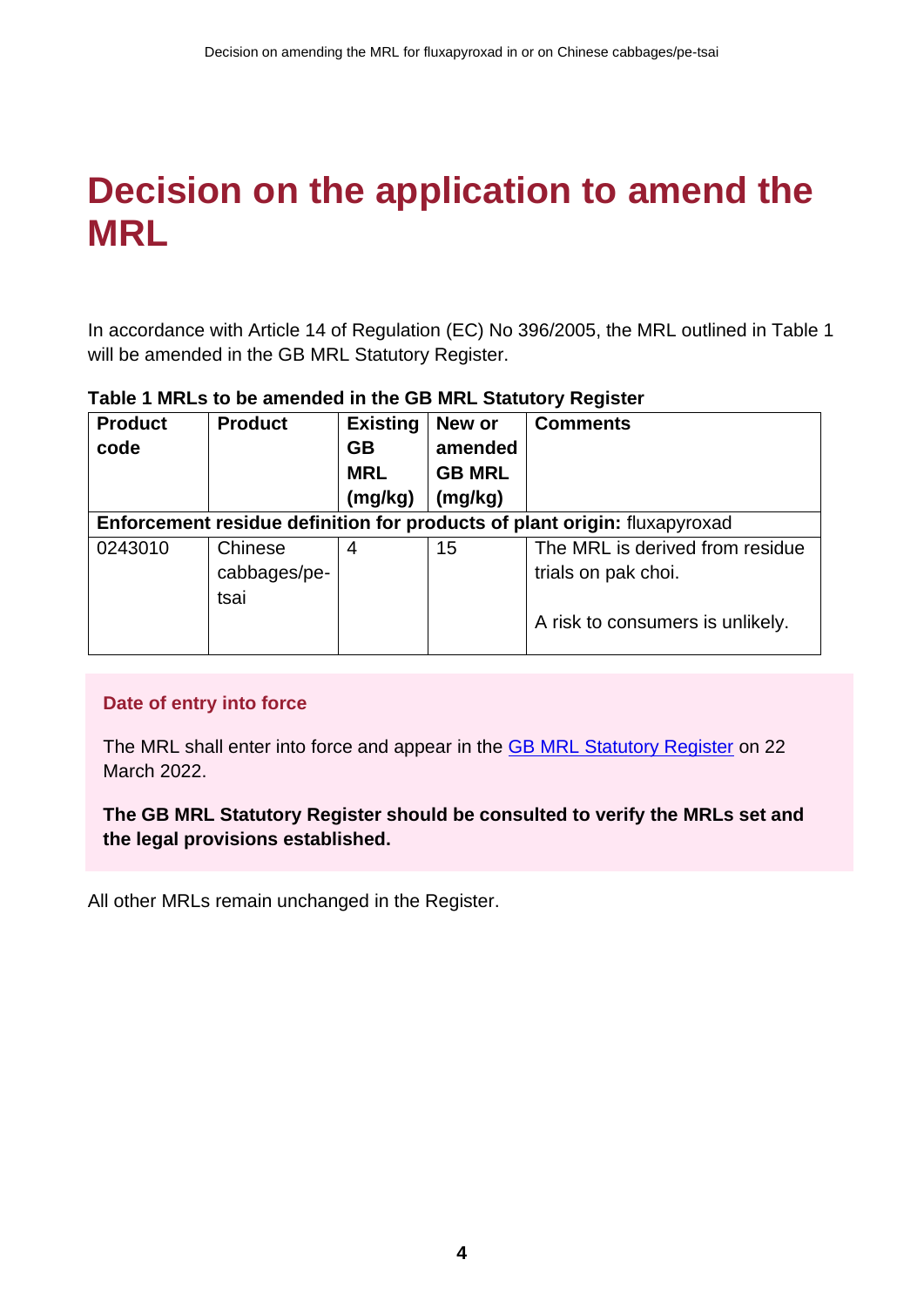### <span id="page-6-0"></span>**The active substance and formulated product**

#### **Active substance**

| <b>ISO common name</b>       | Fluxapyroxad                                                            |
|------------------------------|-------------------------------------------------------------------------|
| <b>Chemical name (IUPAC)</b> | $ 3-(diffluorometry) - 1-methyl-N-(3',4',5'-1)$<br>trifluorobiphenyl-2- |
|                              | vl)pyrazole-4-carboxamide                                               |

#### **Formulated product**

| <b>Product name</b>              | Sercadis                           |
|----------------------------------|------------------------------------|
| <b>Formulation type and code</b> | <b>Suspension Concentrate (SC)</b> |
| <b>Active substance content</b>  | $300$ g/L                          |
| <b>Function</b>                  | Fungicide                          |
| <b>Effective against</b>         | <b>Ring Spot</b>                   |
| <b>Field of use</b>              | Protected/GB                       |
| <b>Application method</b>        | Spraying                           |

Full details of the Good Agricultural Practices (GAPs) are outlined in Appendix 1.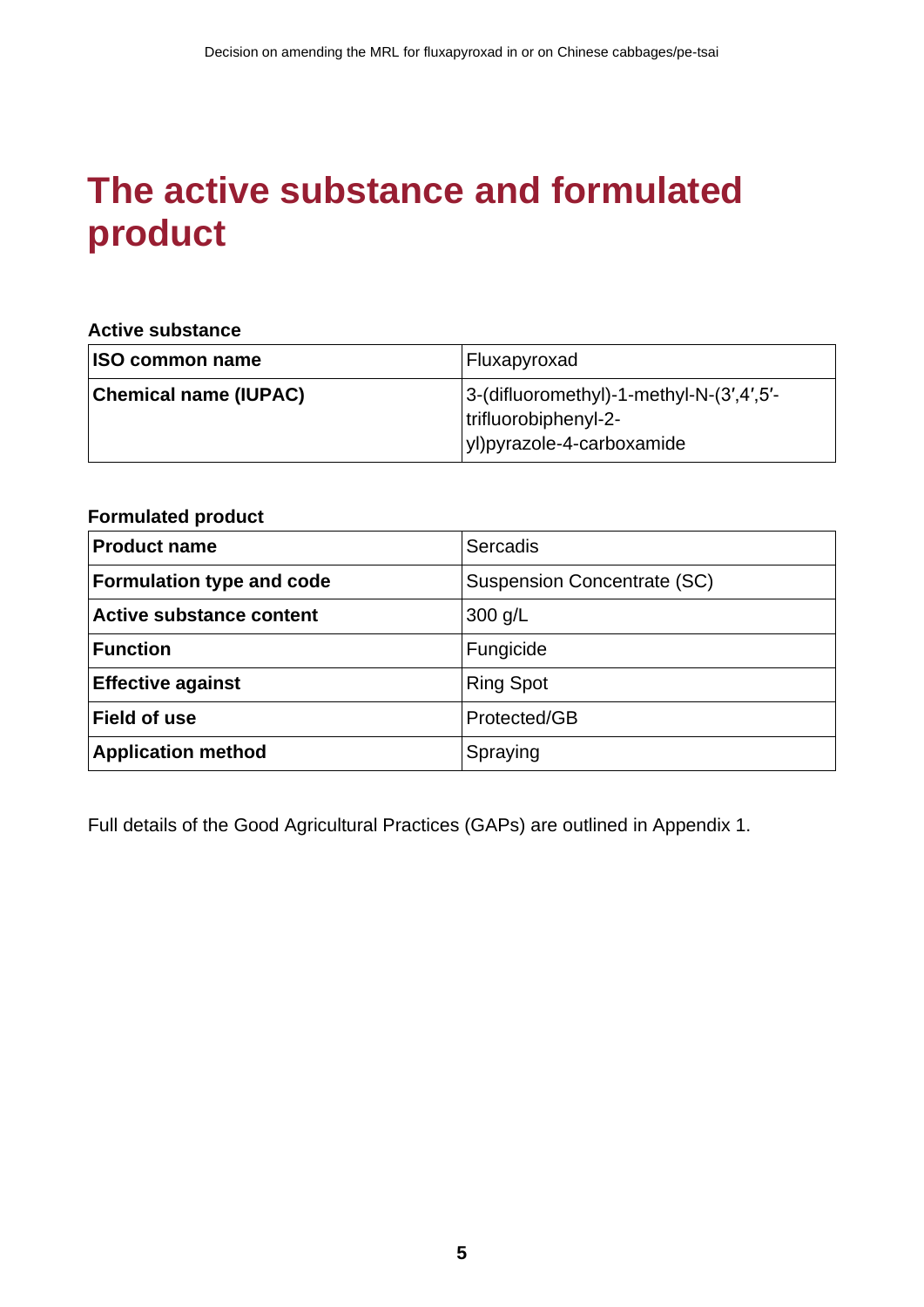### **Appendix 1 – GAPs supported by the assessment**

PPP (product name and/or code): Sercadis (BAS 700 04 F) Active substance: Fluxapyroxad

<span id="page-7-0"></span>

| Crop<br>and/or                               | $\overline{GB}$<br>or                     | Product<br>name | F<br>or        | Pests or<br>Group of       |                        | Preparation          | <b>Application</b>                                        |                                                 |                              |                                             | treatment                           | Application rate per           |                                     | PHI<br>(days) | Remarks                                                                                                                                      |
|----------------------------------------------|-------------------------------------------|-----------------|----------------|----------------------------|------------------------|----------------------|-----------------------------------------------------------|-------------------------------------------------|------------------------------|---------------------------------------------|-------------------------------------|--------------------------------|-------------------------------------|---------------|----------------------------------------------------------------------------------------------------------------------------------------------|
| situation<br>(a)                             | Country<br>For Import<br><b>Tolerance</b> |                 | G<br>Or<br>(b) | pests<br>controlled<br>(c) | <b>Type</b><br>$(d-f)$ | Conc.<br>a.s.<br>(i) | method<br>kind<br>(f-h)                                   | range of<br>growth<br>stages<br>& season<br>(j) | number<br>min-<br>max<br>(k) | Interval<br>between<br>application<br>(min) | kg a.s<br>/hL<br>min-<br>max<br>(1) | Water<br>(L/ha)<br>min-<br>max | kg<br>a.s./ha<br>min-<br>max<br>(1) | (m)           |                                                                                                                                              |
| Oriental<br>Cabbages/<br>Chinese<br>cabbages | <b>GB</b>                                 | Sercadis        | G              | <b>Ring Spot</b>           | <b>SC</b>              | 300                  | <b>Boom</b><br>sprayers<br>and<br>handheld<br>applicators | From<br>BBCH 14<br>onwards                      | 3                            | $7-10$ days                                 | $0.008 -$<br>0.053                  | $150 -$<br>1000                | $0.08*$                             | 3             | **The<br>use of<br>Sercadis<br>on<br>Oriental<br>cabbage<br>is limited<br>to one<br>crop<br>cycle<br>per<br>growing<br>structure<br>per year |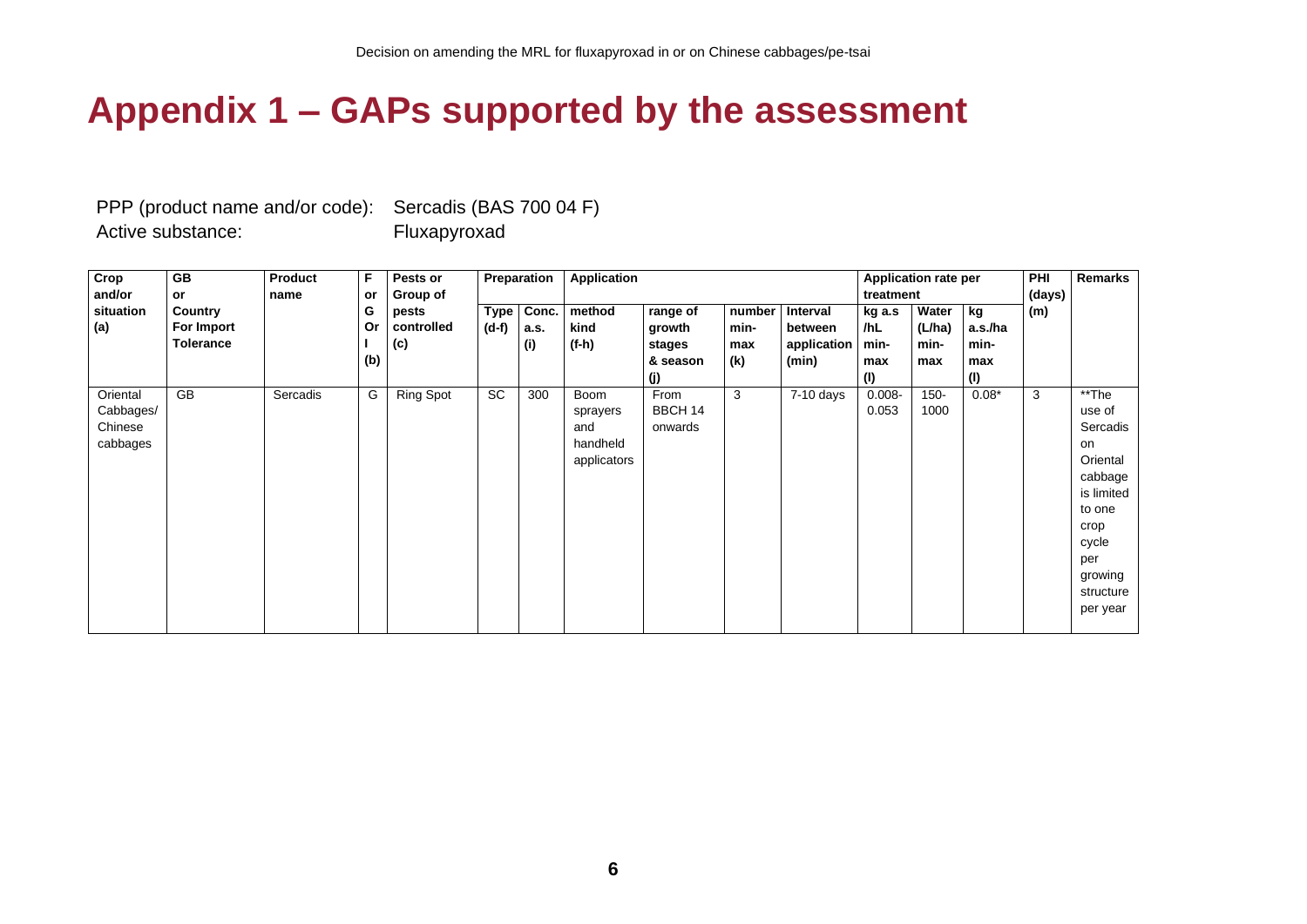| (a)                                                                                    | For crops, the GB and Codex classifications (both) should be taken into account;   | g/kg or g/L. Normally the rate should be given for the active substance (according<br>$\left( 1\right)$ |  |  |  |  |
|----------------------------------------------------------------------------------------|------------------------------------------------------------------------------------|---------------------------------------------------------------------------------------------------------|--|--|--|--|
| where relevant, the use situation should be described (e.g. fumigation of a structure) |                                                                                    | to ISO) and not for the variant in order to compare the rate for same active substances used            |  |  |  |  |
| (b)                                                                                    | State if the use is outdoor, field use (F) or glass house (G) or indoor use (I).   | in different variants (e.g. fluoroxypyr). In certain cases, where only one variant is synthesised,      |  |  |  |  |
| (c)                                                                                    | e.g. biting and sucking insects, soil born insects, foliar fungi, weeds            | it is more appropriate to give the rate for the variant (e.g. benthiavalicarb-isopropyl).               |  |  |  |  |
| (d)                                                                                    | e.g. wettable powder (WP), emulsifiable concentrate (EC), granule (GR)             | Growth stage range from first to last treatment (BBCH Monograph, Growth Stages                          |  |  |  |  |
| (e)                                                                                    | CropLife International Technical Monograph no 2, 6th Edition. Revised May 2008.    | of Plants, 1997, Blackwell, ISBN 3-8263-3152-4), including where relevant, information on               |  |  |  |  |
| Catalogue of pesticide                                                                 |                                                                                    | season at time of application                                                                           |  |  |  |  |
|                                                                                        | All abbreviations used must be explained                                           | Indicate the minimum and maximum number of applications possible under<br>(k)                           |  |  |  |  |
| (g)                                                                                    | Method, e.g. high volume spraying, low volume spraying, spreading, dusting,        | practical conditions of use                                                                             |  |  |  |  |
| drench                                                                                 |                                                                                    | The values should be given in g or kg whatever gives the more manageable                                |  |  |  |  |
| (h)                                                                                    | Kind, e.g. overall, broadcast, aerial spraying, row, individual plant, between the | number (e.g. 200 kg/ha instead of 200 000 g/ha or 12.5 g/ha instead of 0.0125 kg/ha                     |  |  |  |  |
|                                                                                        | plant-type of equipment used must be indicated                                     | PHI - minimum pre-harvest interval<br>(m)                                                               |  |  |  |  |